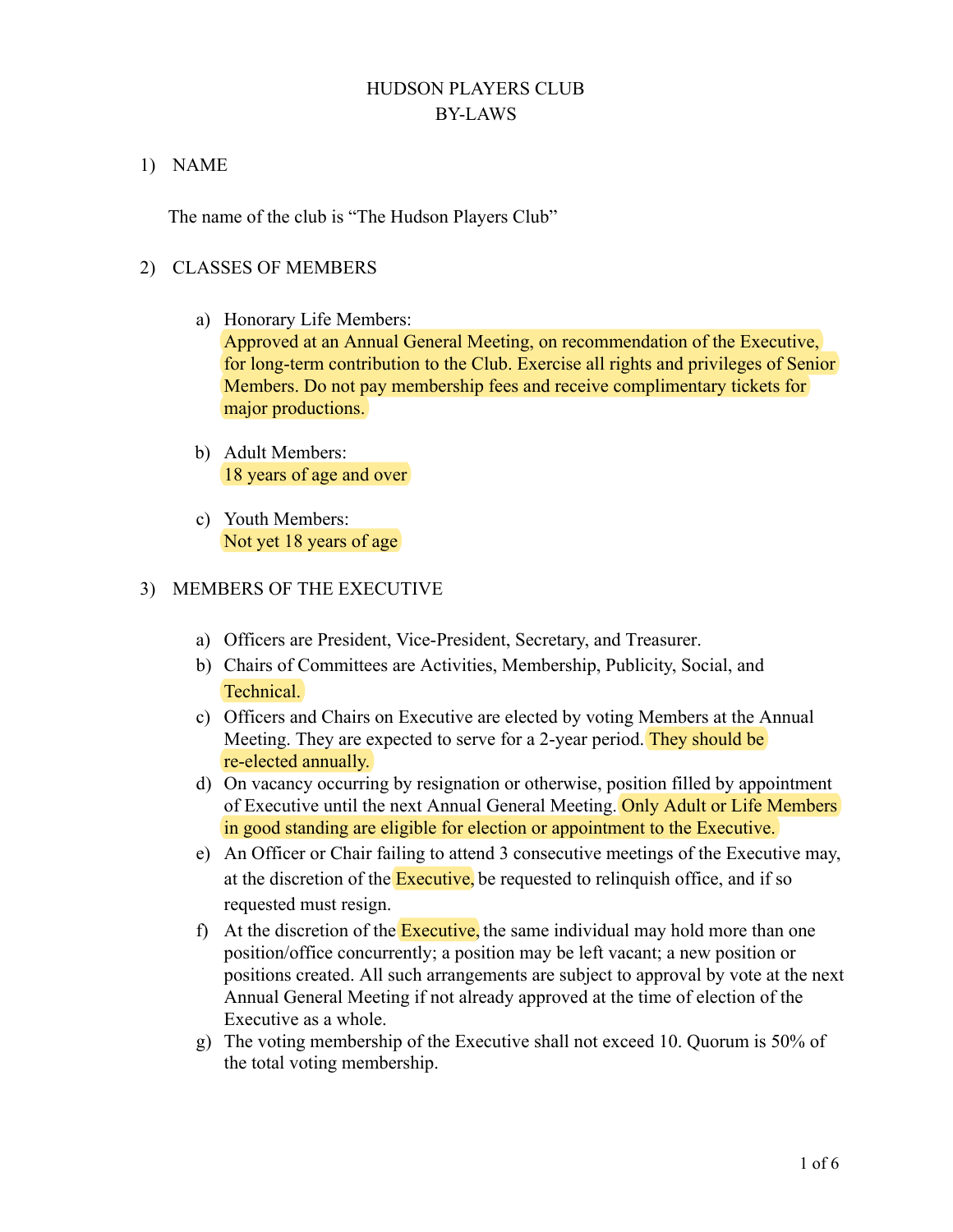h) The immediate Past President is a member of the Executive having a voice but no vote.

## 4) DUTIES OF OFFICERS

- a) President:
	- i) Chief Executive Officer, exercises general supervision of activities of the Club
	- ii) Presides at meetings of the Club and of the Executive, has casting vote in addition to his/her own vote as a Member in case of a tied vote
	- iii) Member, ex officio, of all committees of the Club
	- iv) Chair of Production and Nominating Committees (Points  $5 & 6$ )
	- v) Writes and presents a report for at the Annual General Meeting

## b) Vice President:

- i) In case of absence of the President exercises the powers and performs the duties of the President
- c) Secretary:
	- i) Keeps minutes of all meetings of the Club and Executive
	- ii) Issues notices of all meetings of the Club and Executive
	- iii) Issues minutes of previous meeting to Executive prior to next meeting
	- iv) May reserve halls for club functions
	- v) Determines location for Executive meetings

#### d) Treasurer:

- i) Has charge of and is responsible for all financial activities of the Club; depositing funds in a chartered bank approved by the Executive
- ii) Pays all debts and accounts after approval
- iii) Receives all annual fees and other revenues approved by Executive
- iv) Prepares for approval by Executive, and presents at each Annual General Meeting, a balance sheet and statement of revenue and expenses for the preceding financial year (begins January 1st, ends December 31st)
- v) Approves accounting procedures for each show and expenditures by Chairs of Committees.

## 5) PRODUCTION COMMITTEE

- President (Chair), Chair of Technical, Chair of Social committee, and Producer (once appointed)
- Responsible to the Club for the efficient management and success of each show
- Determines the number of shows, dates, and venue
- Announces plans sufficiently in advance (4 months)
- Obtains scripts, settles royalties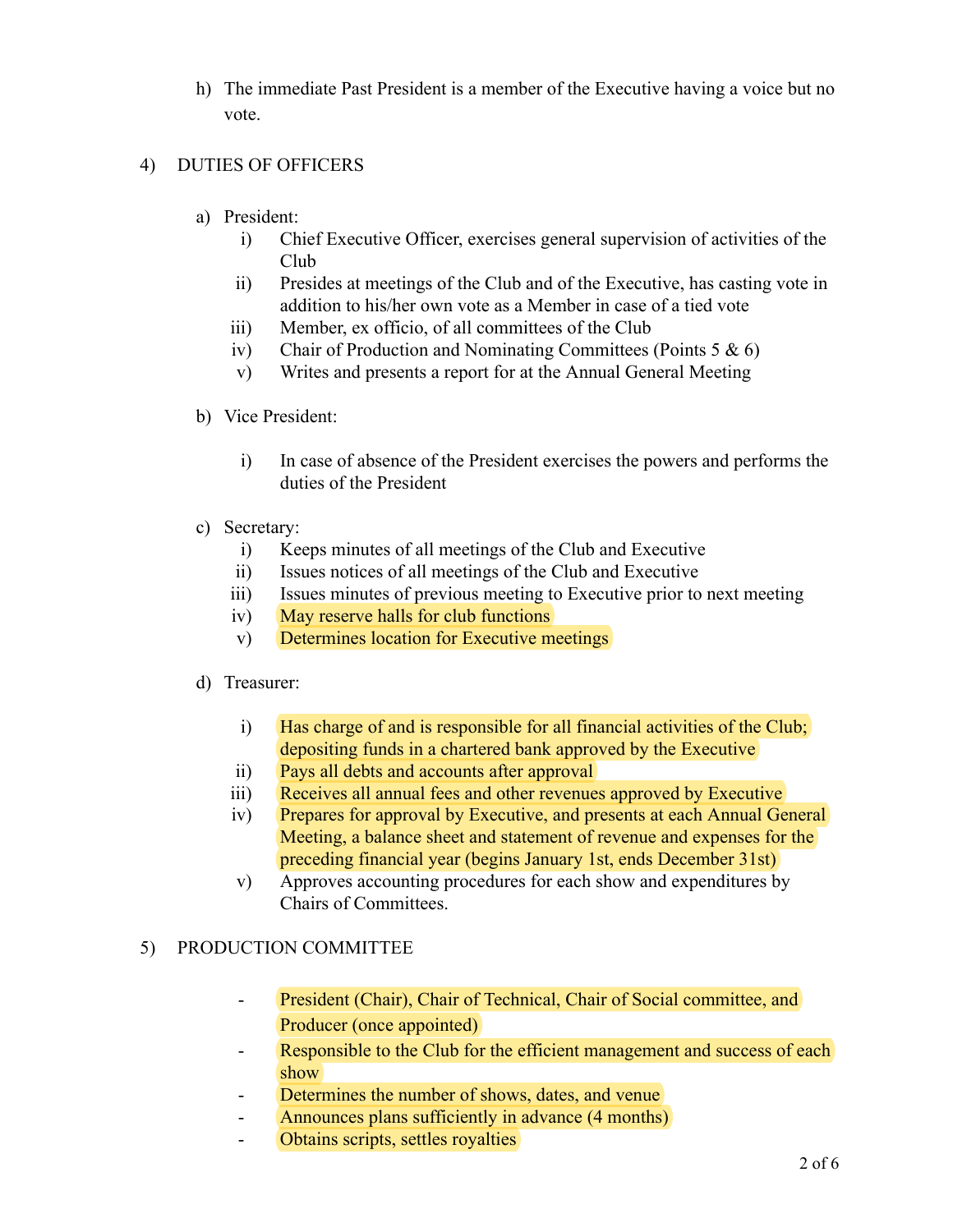- Selects Director, Producer and Stage Manager
- Arranges for auditions at least 14 weeks before the date of production
- Assists the Director with casting
- Arranges rehearsal space
- Ensures preparation of budget for show and its submission to Executive for approval

## 6) NOMINATION COMMITTEE

- Chaired by Past President
- **Past President (Chair) plus 2 others from general membership**
- Is appointed at the Annual General Meeting
- Reports list of nominations for Executive and other positions for upcoming year to the current Executive
- Invites nominations from Members for positions on Executive or other positions to be submitted in writing with two member signatures
- Presents slate of nominations at Annual General Meeting.
- If two or more nominations for any position have been received (in writing or from the floor or both), supervises the conduct of voting on the candidates
- 7) ACTIVITIES COMMITTEE: Chair plus others recruited or appointed
	- Arranges a program of activities of a theatrical nature in which all members may participate
	- Writes and presents a report at the Annual General Meeting
- 8) SOCIAL COMMITTEE: Chair plus others recruited or appointed
	- Organizes all social activities of the Club: seasonal parties, refreshments at Executive meetings and other meetings
	- Organizes cast parties in collaboration with the Producer
	- Arranges locales of parties, plans with and assists hosts with dispositions of furniture etc., and organizes cleanup.
	- Maintains inventory of Club bar and supplies
	- With agreement of Executive sets fees for each party and arranges for its collection at the door when applicable
	- Writes and presents a report at the Annual General Meeting
- 9) MEMBERSHIP COMMITTEE: Chair plus others recruited or appointed
	- Maintains up-to-date list of members with street and email addresses and telephone numbers. Supplies copies of such lists to Executive and to others if required
	- Maintains a list of members desiring active participation in the club for use by the Production Committee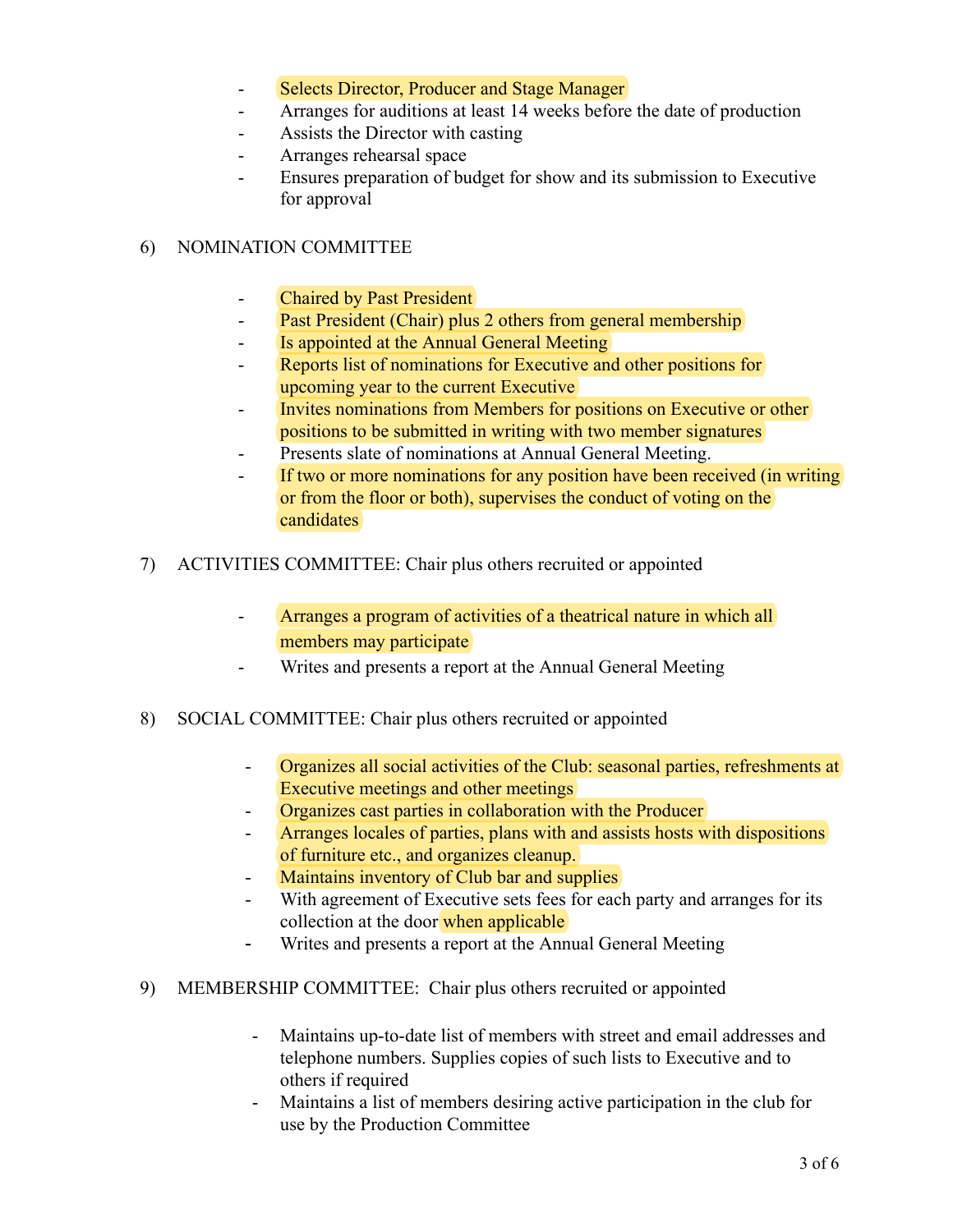- Recruits members by circulation of notices etc and by personal approach at parties, readings etc
- Obtains payment of membership fees and issues membership cards accordingly
- Terminates Newsletter distribution to non-paying members after due warning
- Arranges for collection of door fees at each monthly meeting
- Keeps an account of monies taken and submits annual statement to treasurer
- Writes and presents a report at the Annual General Meeting
- 10) PUBLICITY COMMITTEE: Chair plus others recruited or appointed
	- Arranges for newspaper articles, paid advertisements, radio announcements, social media, and email marketing
	- Arranges for all print materials for activities and productions when applicable
	- Arranges for photographs of current productions to be taken
	- In collaboration with Archivist, arranges for displays concerning past and present productions as appropriate
- 11) TECHNICAL COMMITTEE: Chair plus others recruited or appointed (Costumes)
	- Responsible for stage materials and equipment, properties, lighting, belonging to the Club
	- Responsible for the readiness of the above for use in productions
	- Arranges for upkeep, repairs and storage
	- Maintains an inventory of the above and records all loans of equipment
	- Recruits and trains backstage personnel in anticipation of productions
	- Is member of Production Committee
	- Writes and presents a report at the Annual General Meeting
- 12) MEMBERS AT LARGE (Non-voting positions)
	- a) ARCHIVIST
		- i) Recovers all documents, posters, photographs, crits, tapes, etc. recording the activities of the Club
		- ii) Organizes safe keeping and swift access to all such records
	- b) YOUTH LIAISON:
		- i) Maintains a liaison with Youth Group members
		- ii) Represents the Youth Group and organizes its activities in collaboration with the Activities Chair
		- iii) Attends Executive meetings, when applicable, to discuss Youth Group activities and issues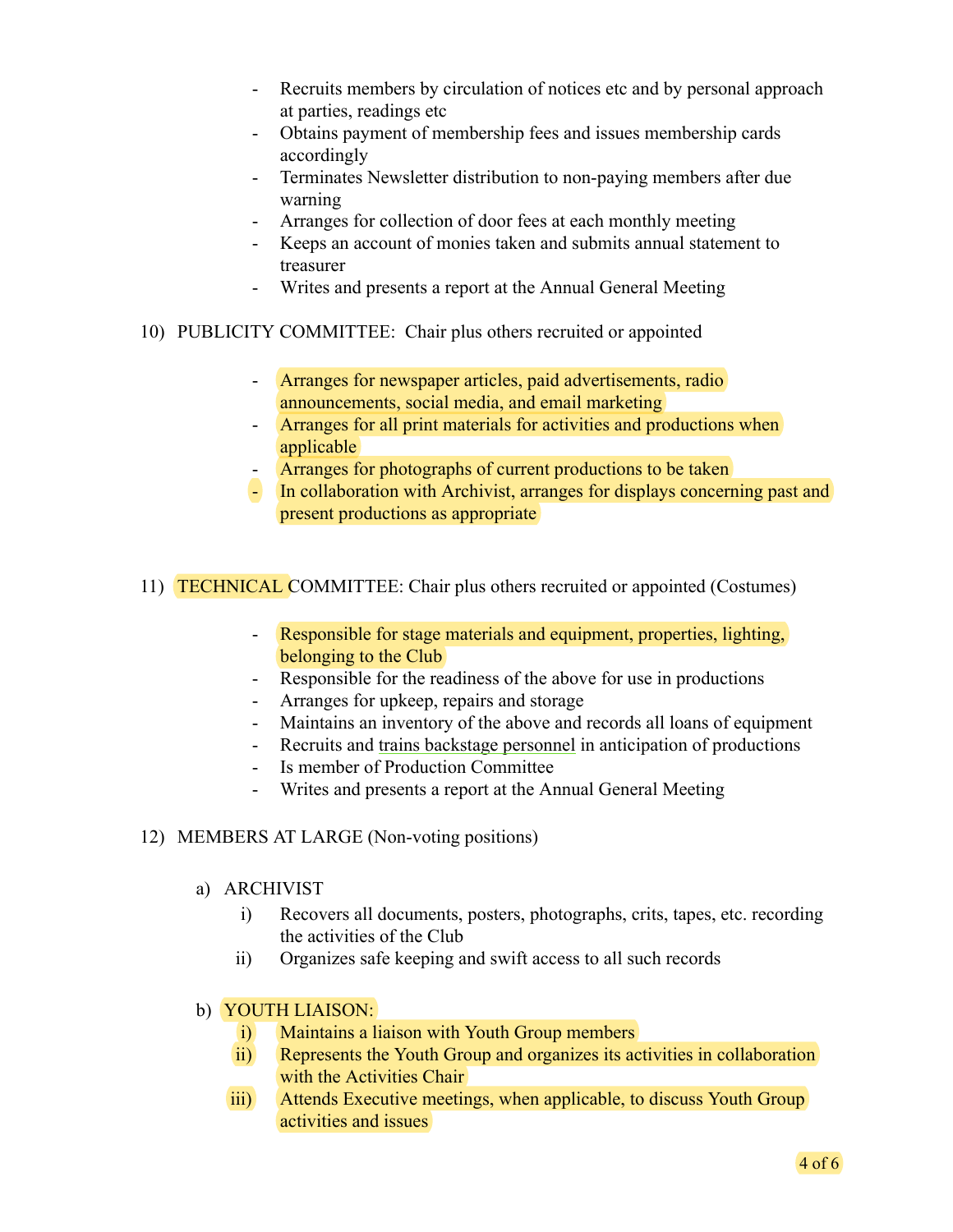## iv) Recruits new Youth members

#### 13) MEMBERSHIP

- a) Annual fees for membership shall be set by the Executive, subject to approval of members at a General Meeting
- b) Each paid-up member is entitled to participate in all productions, play readings, monthly and social meetings and General Meetings of the Club
- c) Each paid-up member is entitled to receive a copy of each Newsletter
- d) Each paid-up member is entitled to receive a copy of the Club By-Laws
- e) Each paid-up member will receive annually a membership card on payment of the fee and may be required to produce it as evidence of membership when called upon to do so
- f) Each paid-up member may invite one or more guest to attend any of the Club activities (excluding the Annual General Meeting). Appropriate fees will be charged
- g) Only Honorary Life and Senior Members may vote at the Annual General Meetings.

#### 14) GENERAL MEETINGS

- a) The President, with the approval of the Executive, may call a General Meeting at any time
- b) Any 10 members entitled to vote may call a General Meeting by request in writing to the Secretary and signed by each of them. The President and Secretary will then arrange for the meeting to be held at the earliest possible date
- c) The Publicity Chair and Secretary shall notify the time and place of each General Meeting to every member entitled to vote, indicating its purpose in summary manner, not less than 5 days before and in the case of the AGM, not less than 10 days before.
- d) The Annual General Meeting is called by the President after consultation with the Executive, before May 31st, but after the end of the Club's financial year on December 31st.
- e) The agenda for the AGM shall include:
	- i) Reception of reports by Officers and Chairs of Committees as required
	- ii) Reception of the financial statement for the year
	- iii) Election of Officers and Chairs for the ensuing year
	- iv) Ratification of actions requiring approval of the Executive of the previous year
	- v) Any other business
- f) A quorum shall be constituted by 10 members personally present the meeting
- g) Voting shall be by a show of hands, unless any member calls for a ballot. Should a ballot be called for, the President shall appoint 2 scrutineers from among those present, to count the votes. The scrutineers may vote.